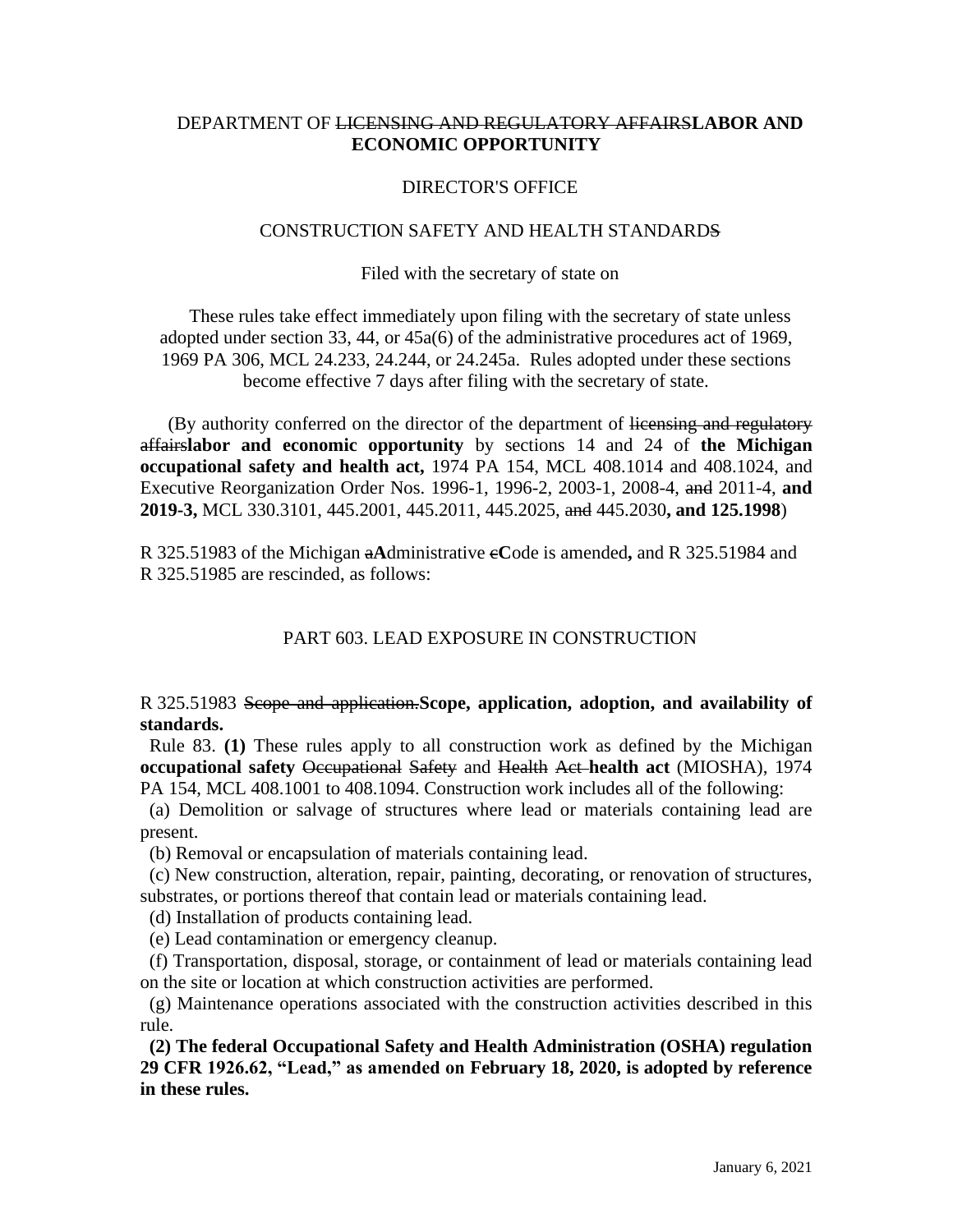**(3) The adopted federal regulations have the same force and effect as a rule promulgated under the Michigan occupational safety and health act (MIOSHA), 1974 PA 154, MCL 408.1001 to 408.1094.** 

 **(4) The following provisions of the OSHA regulation adopted in these rules are not adopted by reference:**

 **(a) 1926.62(d)(2)(v) is replaced by R 325.51986.**

 **(b) 1926.62(j)(1) is replaced by R 325.51987.**

 **(c) 1926.62(j)(2)(i) is replaced by R 325.51988.**

 **(d) 1926.62(j)(2)(iv) is replaced by R 325.51989.**

 **(e) 1926.62(j)(3)(i) is replaced by R 325.51990.**

 **(f) 1926.62(j)(3)(ii) is replaced by R 325.51991.**

 **(g) 1926.62(k)(1)(i) is replaced by R 325.51992.**

 **(h) 1926.62(k)(1)(iii) is replaced by R 325.51993.**

 **(5) A reference to 1926.51 "Sanitation," means Construction Safety and Health Standard Part 1. "General Rules," R 408.40101 to R 408.40134.**

 **(6) A reference to 1910.133 "Eye and face protection," means Construction Safety and Health Standard Part 6. "Personal Protective Equipment," R 408.40601 to R 408.40660.**

 **(7) A reference to 1910.134 "Respiratory Protection," means General Industry and Construction Safety and Health Standard Part 451. "Respiratory Protection," R 325.60051 to R 325.60052.**

 **(8) A reference to 1910.1020 "Access to employee exposure and medical records," means General Industry and Construction Safety and Health Standard Part 470. "Employee Medical Records and Trade Secrets," R 325.3451 to R 325.3476.**

 **(9) A reference to 1910.1025 "Lead," means General Industry Safety and Health Standard Part 310. "Lead in General Industry," R 325.51901 to 325.51958.**

 **(10) A reference to 1910.1200 "Hazard Communication," means Construction Safety and Health Standard Part 42. "Hazard Communication," R 408.44201 to R 408.44204.**

**(11) The OSHA regulation adopted in these rules is available from the United States Department of Labor, Occupational Safety and Health Administration website, [www.osha.gov,](http://www.osha.gov/) at no charge, as of the time of adoption of these rules.** 

 **(12) The regulation adopted in these rules is available for inspection at the Department of Labor and Economic Opportunity, MIOSHA Standards and FOIA Section, 530 West Allegan Street, P.O. Box 30643, Lansing, Michigan, 48909-8143.**

 **(13) The regulation adopted in these rules may be obtained from the publisher or may be obtained from the Department of Labor and Economic Opportunity, MIOSHA, Standards and FOIA Section, 530 West Allegan Street, P.O. Box 30643, Lansing, Michigan, 48909-8143, at the cost charged in this rule, plus \$20.00 for shipping and handling.**

 **(14) The following Michigan occupational safety and health administration (MIOSHA) standards are referenced in these rules. Up to 5 copies of these standards may be obtained at no charge from the Department of Labor and Economic Opportunity, MIOSHA, Standards and FOIA Section, 530 West Allegan Street, P.O. Box 30643, Lansing, Michigan, 48909-8143 or via the internet at**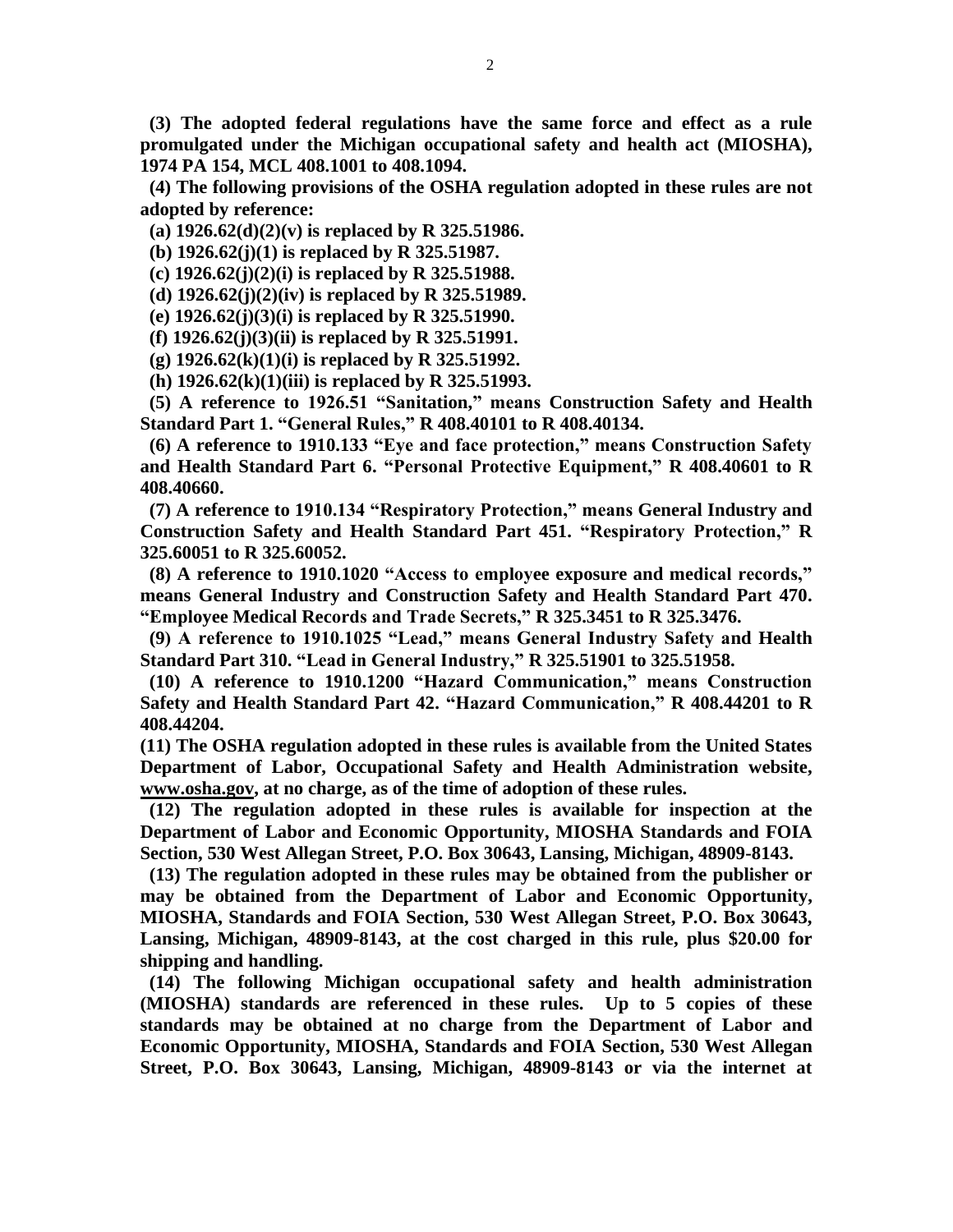**website: [www.michigan.gov/mioshastandards.](http://www.michigan.gov/mioshastandards) For quantities greater than 5, the cost, as of the time of adoption of these rules, is 4 cents per page.**

 **(a) Construction Safety and Health Standard Part 1. "General Rules," R 408.40101 to R 408.40134.**

 **(b) Construction Safety and Health Standard Part 6. "Personal Protective Equipment," R 408.40601 to R 408.40660.**

 **(c) Construction Safety and Health Standard Part 42. "Hazard Communication," R 408.44201 to R 408.44204.**

 **(d) General Industry Safety and Health Standard Part 310. "Lead in General Industry," R 325.51901 to R 325.51958.**

 **(e) General Industry and Construction Safety and Health Standard Part 451. "Respiratory Protection," R 325.60051 to R 325.60052.**

 **(f) General Industry and Construction Safety and Health Standard Part 470. "Employee Medical Records and Trade Secrets," R 325.3451 to R 325.3476.**

R 325.51984 Adoption by reference of federal regulations**Rescinded**.

 Rule 84. (1) The federal Occupational Safety and Health Administration (OSHA) regulation 29 C.F.R. §1926.62, "Lead," as amended on March 26, 2012, is adopted in these rules.

 $-(2)$  The adopted federal regulations shall have the same force and effect as a rule promulgated under the Michigan Occupational Safety and Health Act (MIOSHA), 1974 PA 154, MCL 408.1001 to 408.1094.

 (3) The following provisions of the OSHA regulation adopted in these rules, are not adopted by reference:

 $-(a)$  1926.62(d)(2)(v) is replaced by R 325.51986.

 $-(b)$  1926.62(j)(1) is replaced by R 325.51987.

 $-(c)$  1926.62(j)(2)(i) is replaced by R 325.51988.

 $-$ (d) 1926.62(j)(2)(iv) is replaced by R 325.51989.

 $-$ (e) 1926.62(j)(3)(i) is replaced by R 325.51990.

 $-(f)$  1926.62(j)(3)(ii) is replaced by R 325.51991.

 $-(g)$  1926.62(k)(1)(i) is replaced by R 325.51992.

 $-(h)$  1926.62 $(k)(1)(iii)$  is replaced by R 325.51993.

 (4) A reference to 1926.51 "Sanitation," means Construction Safety and Health Standard Part 1 "General Rules," as referenced in R 325.51985.

 (5) A reference to 1910.133 "Eye and face protection," means Construction Safety and Health Standard Part 6 "Personal Protective Equipment," as referenced in R 325.51985.

 (6) A reference to 1910.134 "Respiratory Protection," means General Industry and Construction Safety and Health Standard Part 451 "Respiratory Protection," as referenced in R 325.51985.

 $-(7)$  A reference to 1910.20 means 1910.1020 "Access to employee exposure and medical records," means General Industry and Construction Safety and Health Standard Part 470 "Employee Medical Records and Trade Secrets," as referenced in R 325.51985.

 (8) A reference to 1910.1025 "Lead," means General Industry Safety and Health Standard Part 310 "Lead in General Industry," as referenced in R 325.51985.